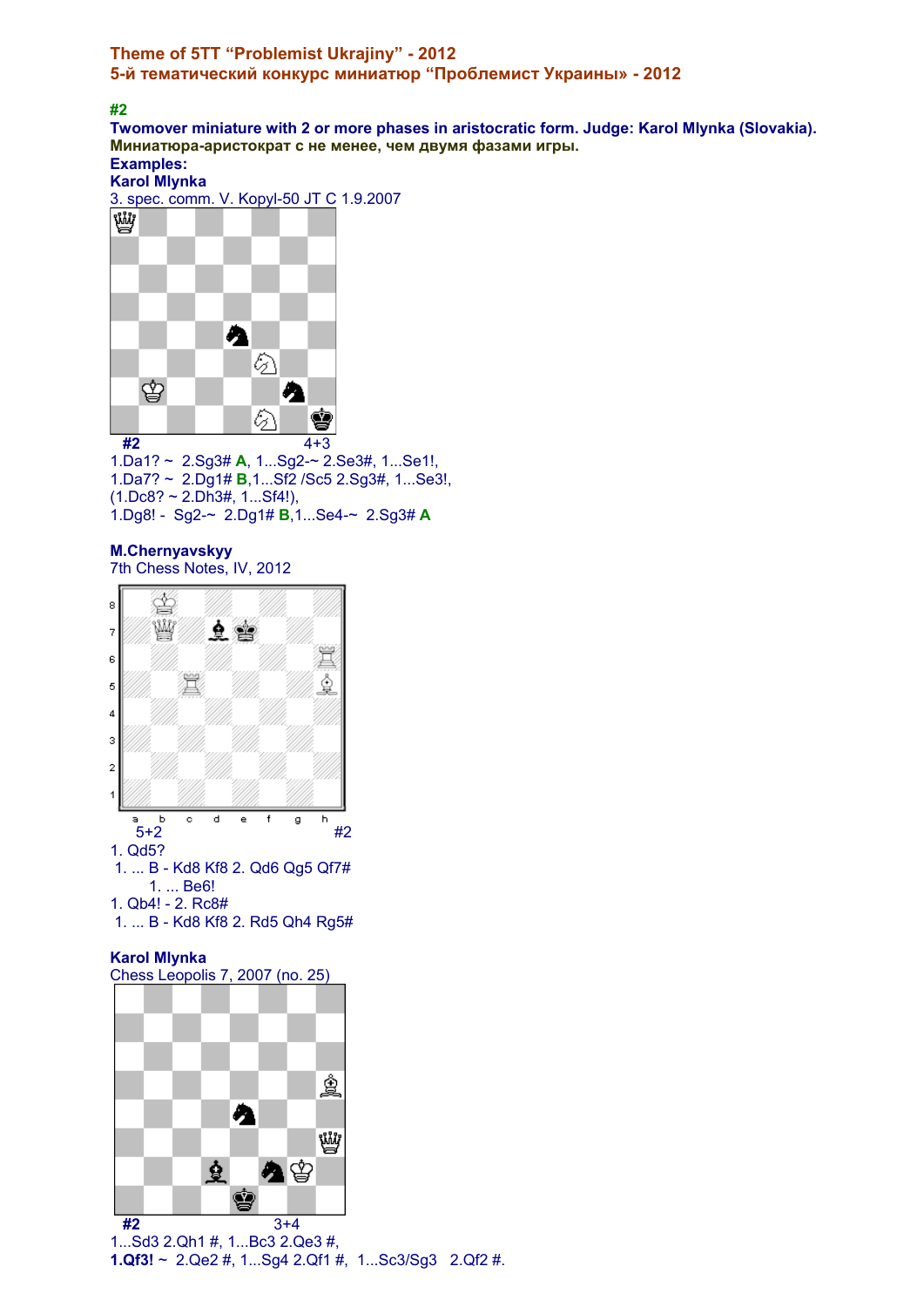**Reciprocal change of White's 2nd and 3rd moves. Чередование второго и третьего ходов белых. Judge: Nikolaj Zujev (Lithuania). Examples: J. Sushkov**  МК Т. Амирова, 1998 5 поч. отз.



**Nikolaj Zujev**  29 "Schach-WW" nr 1, 1991



**Mate in 4-7 moves. No white pawns in the diagram position. At least 2 post-key variants. Мат в 4-7 ходов. Позиция без белых пешек. Не менее двух тематических вариантов. Judge: Mario Garcia (Argentina). Examples: Je. Bogdanov**  Chess Problems, 2005

### **3#.**